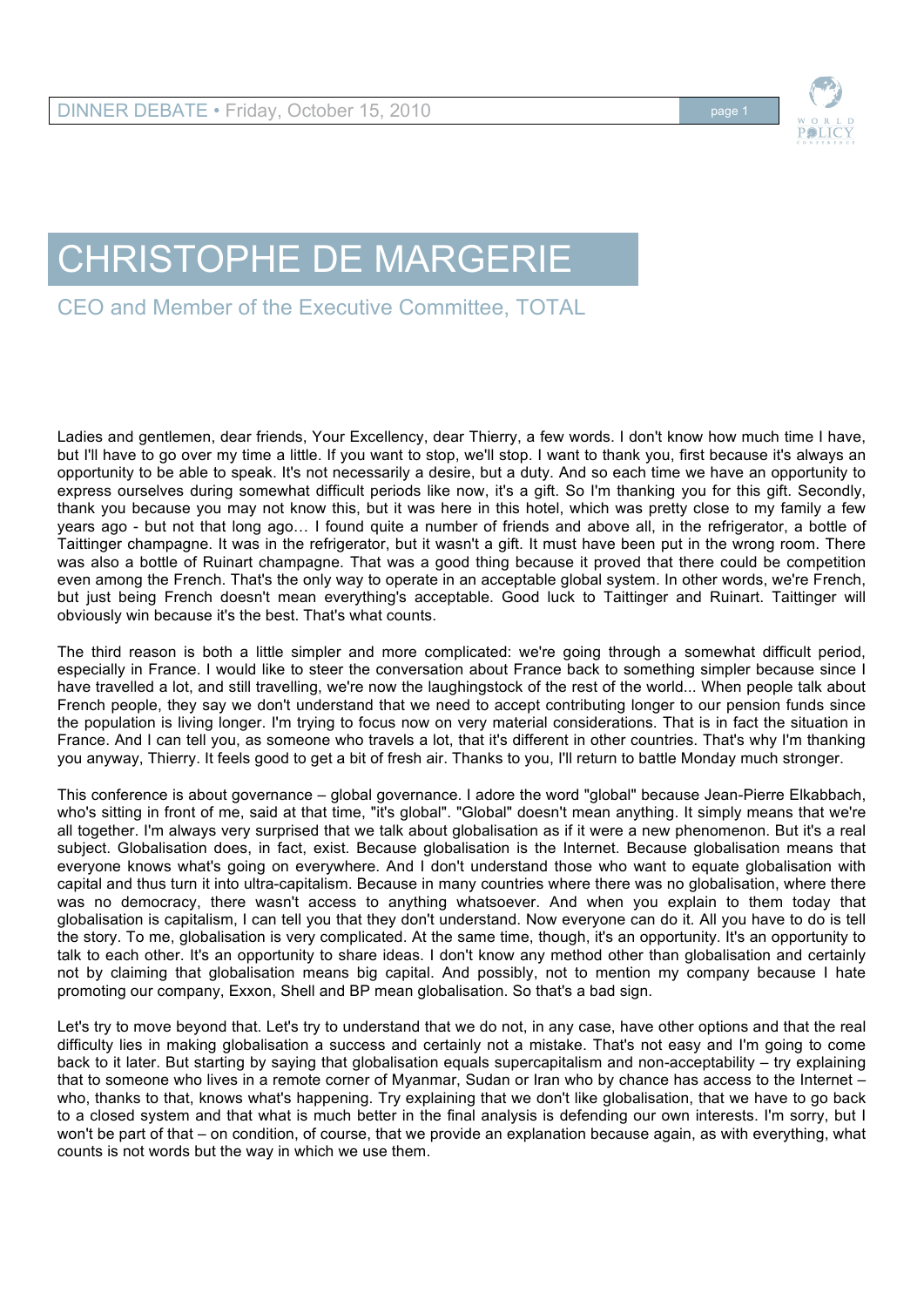

But at the international level, we're obliged to speak – to talk about governance.

Because the topic of these two days is governance. As for us  $-$  and this may surprise you  $-$  we're asking for governance. In the end, we're uncomfortable without governance. We might be told: "don't do this or that". So my message is: since there is governance, and we accept it, tell us what it is and take responsibility. But don't tell us simply that because we're big or almost rich, that's covered by another seminar; we're not talking about corporate governance. It's not true. And unfortunately it's not clear either. On the contrary, I would say that, for us, governance means visibility, predictability and security. For those who think we're against governance, you should know that even though I'm an ultra-capitalist, governance will allow us to survive.

Without governance, on the other hand, we're let loose in a system that's difficult to regulate. And if there were a final message to explain why, for those who don't want to admit that we can do it for moral reasons, I will simply say that, on the contrary, we believe that governance is a way of protecting ourselves from those who do not respect it and who, behind our backs do things that are absolutely unacceptable under the pretext that they are smaller or that they come from other countries. And under the pretext that they are small and not from an OECD country, so they can do it.

We will no longer accept that, not in terms of ego. I'm always very careful about what I say because sometimes my comments are taken the wrong way... When I said one day that I will no longer accept not being allowed to speak, my comments were transformed into: "Christophe de Margerie, the head of Total, will not let people disagree with him". That's not my message at all. Instead, I'm asking that people listen to us, very simply because we also have the right to speak. Just because we're big and rather wealthy doesn't mean we don't have the right to speak our mind. You can't ask us to be responsible and quiet at the same time. If so, I no longer understand. And at that point, I'm going to change my language. But even if I change it, I think the problem will remain the same.

You have at least five more years of conferences considering what I'm in the process of doing.

So now, because it's really important, we need precisely what we're being told we have to do, especially at this time with the G8, G20, WTO, United Nations and Governor of the Central European Bank. It's very kind to always pass the buck to others, but we're also part of a system. And curiously enough, we have the hardest time doing it. It's also a pity that our Secretary-General of the United Nations isn't here tonight. But I'll talk to him about it tomorrow. He certainly has a very important role to play. You can't be content with always sending out instructions. You need to be aware that they'll then be carried out by others and that what is said won't necessarily be carried out. So this isn't at all a message of mistrust - quite the contrary. It's a message saying that when you say something you shouldn't think it's enough. You have to follow up. You have to set things in motion, to know that there are hundreds of millions of people who are waiting to know what a certain message means and not simply to say that it's good or bad.

Three issues: what do we need to get things going and remove barriers? We need to be consistent. We need to be realistic and to know who wants to move ahead and with what. First, concerning the need for consistency, I would like to say that it's usually relatively simple. It's a matter of knowing that when something is said, you need to know what it means. You need to know that it means patience, modesty and imagination. These are very simple and very beautiful words, but they aren't easy to apply. So the real message, based on words, is to say that when a message is sent out, when something is sent out, it's best to know who is going to implement it and who is able to implement things in a practical manner. But don't just leave us with phrases, and I'm not talking about Total, but we non-politicians, the ones who aren't in charge. Don't just tell us to "fend for ourselves" because we don't know how to do it. It's honestly not possible. Just be aware that the messages you send us in the short term can have enormous repercussions and that we especially, who must carry them out, don't always know what we're supposed to do.

Because it's simpler and because we're often accused of not explaining what we mean, I'm going to give you two examples that aren't the easiest or the easiest to accept. But it's probably the best way to do it. I'm going to start with Iran, a major country in the Middle East. Iran has not followed all the rules. Iran is frightening and certainly for good reasons. I know they're listening to me and I accept the risks. But I'm going to go ahead anyway. Yes, they worry the IAEA. I really hope the IAEA doesn't simply become the tool of certain people but they remain what they have always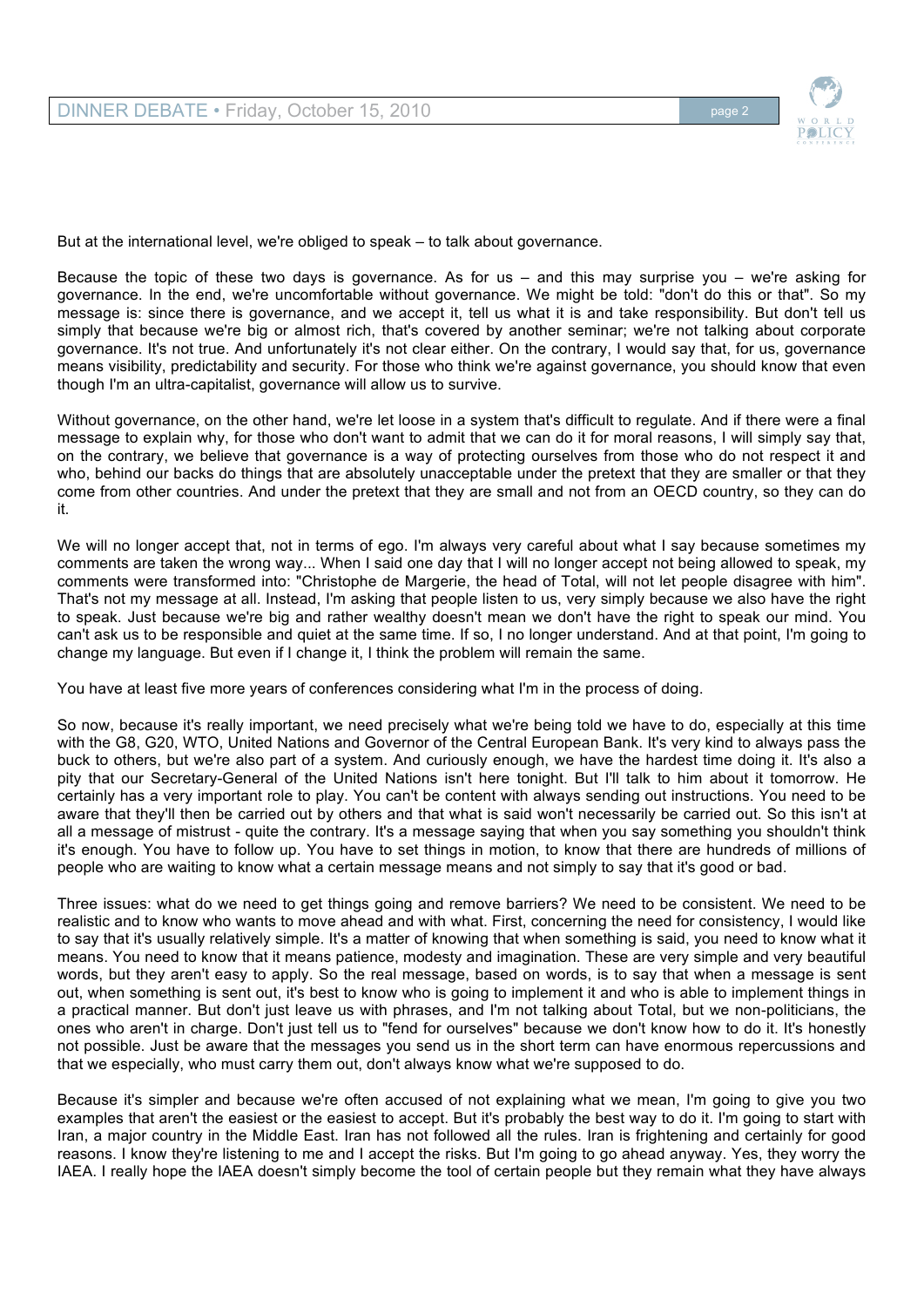

been – free and deterministic. Yes, we're worried. But at the same time, we can't forget what Iran is. We can't forget that it's a country of 65 million people, that it's one of the most highly cultured countries in the world. At this time, we're actually "succeeding" because the embargo is working. They [the regime] are, in fact, not doing very well. But at the same time, who is going to take their place? Who's capable of saying what's going to happen afterwards?

This is the first time that I'm getting into this issue and I want to thank Thierry for giving me this opportunity. Maybe in Marrakech, you can feel free between two strikes. This is the right time to do so because it's very nice to say that the embargo is marching along. Yes, it's working. But it's working for whom? I would really like to know. And I would like to know who knows and to know if it's going to get better or worse, in any case for the Iranians, while waiting to know if it's better for the rest of the world. And frankly, no one knows right now what could take its place. What do we do without knowing what might happen, knowing that there are 65 million people and that they also have a right to health care and security and to be respected, just like anyone else, even if we do need to discuss the comments made by some of their decision-makers ?

Another example, because I believe that examples are more forceful than words: Myanmar. Anyone who's gone there knows what a superb country it is. It's probably the nicest country in the region. I'm going to make friends with the others [surrounding countries], but it doesn't matter because what counts is knowing what you want to say and what you want to do. But at the same time, it's a country that's caught in a terrible vise with a regime that's not accepted, which is probably not at all acceptable but which, at the same time, is doing what it can in an environment that it does not itself control. This is where globalisation comes in again because it exists. Stop thinking that Myanmar is operating all alone. Only ignorant people believe that. Today, the countries with the most power over Myanmar are China and Thailand. So say what you will, but facts are facts.

Also, which two countries are investing in Myanmar right now (and I'm not doing this for Total)? South Korea and India. What happened this summer? India's prime minister received Than Shwe, head of Myanmar, two days after meeting with British Prime Minister Cameron, with exactly the same photograph on exactly the same steps. Curiously enough, for reasons I don't understand, one is standing on the right and the other on the left. So one must have been left-handed and the other right-handed. But in every other respect, the photos are the same. And that's globalisation. So when we're asked what Total's doing or not doing in Myanmar, I don't care. I'm not interested. Someone should explain to me why it's acceptable for the head of Myanmar to go to India but it's not acceptable for someone else. That's true globalisation.

These aren't just words; they're facts. And Total's chief is very proud of what he's doing in Myanmar. He's very proud of what his teams are doing in Myanmar. And I would really like everyone to do the same thing because, to be honest, I would feel a lot more comfortable knowing that we're going to let both China and Thailand take control of a fabulous country like they did hundreds of years ago and at the same time let so-called Democratic countries like South Korea and India gain a position of strength without anybody saying anything. It doesn't matter because they're democracies. Now that's the end of globalisation. These aren't just words. It's not a question of being ultra-capitalist or not. It is: do we accept it or not? There is great demand from all these countries and from companies like ours and from CEOs like us… But I would still like to convey the message that new CEOs want things to work out whether they are French, Greek, Turkish or whatever… This notion of saying that because we lead a company, we're blind and we're part of a system called globalisation that's not at all acceptable – I'm sorry because that's just not reality.

Realism simply consists in saying that we would really like hard-and-fast governance. It would be nice to say that governance means the world is beautiful and everyone is nice. But that unfortunately is not the case. Sad to say, and this is normal, there are still actual forces, countries and powers. We could simply continue to say that's the way it is. I'm going to quickly touch on a topic that deserves much more discussion in my opinion. Under the pretext that a country says something, we can't be content saying that's just how it is. And if we don't accept our differences or refuse to say things because it's a country and it's acceptable, I think we have a problem. I have simple examples, and the first one is Copenhagen.

We all went to Copenhagen with a flower in a gun. I'm going to talk very briefly about Copenhagen. Europe took the initiative and I'm very proud of that. We're proud of it even if we made some small mistakes along the way. Europe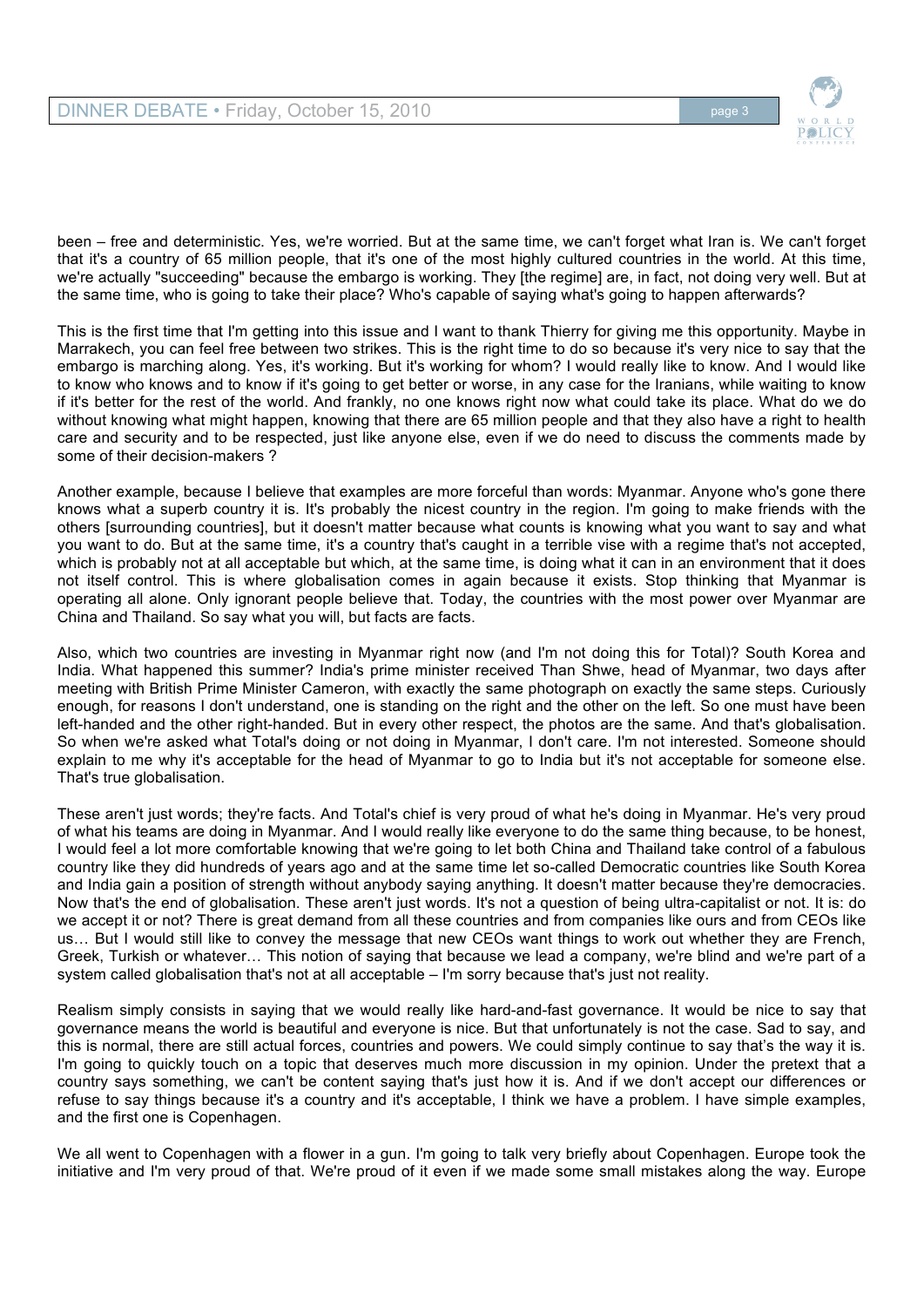

was then outflanked by two great powers because we got them upset. That's the true lesson of Copenhagen – rather than knowing whether we succeeded in reducing or increasing  $CO<sub>2</sub>$  emissions even though that was the topic at hand. The result is that Europe believed it could regain a form of control by using the environment. But it fell before the great powers, which didn't agree for a variety of reasons.

China was saying: if you want to bring us back to the ordinary law only only through environmental issues, we won't agree. The problem is simply that we have a population of 1.4 billion and 1.4 billion people isn't only a matter of  $CO<sub>2</sub>$ . As I don't have much time, I'll let you decide what we should or shouldn't say. I still maintain that as a French and European company, we're very proud, despite everything, that we defended an ideal that is perhaps a bit outdated. Unfortunately, we now know that it's outdated. We're taking care of things. But it doesn't matter. Was Copenhagen a failure? No, Copenhagen was not a failure. Copenhagen was a way of showing that we can't settle problems with specific formulas when you're dealing with superpowers.

My last point is the need for dialogue because that's the most important thing of all. Nothing will happen without dialogue, as evidenced by Copenhagen and many other things. Companies like ours and many others are ready to play a game – yours – to participate in a certain number of projects that we did not take part in because we didn't feel comfortable and for good reasons. We're now ready to go ahead. But we especially agree that we can't both criticise and do nothing. Because I'm criticising we're ready to become players, including players with governments and the G20. I'm very glad that companies like ours have been invited to the G20 in South Korea. That's something new. I don't know what we'll achieve but at least we'll be there. We won't be able to say that we don't have a seat at the table. I think it was a good initiative by those who invited us. It's like telling us: you want to be invited so now you're here. So we'll decide what to do. And when that happens, we'll talk about it next year.

Two last points about problems that concern us all and that we're not trying to resolve. I'm going to summarise to keep things simple. We're told that we now have rules. You have to do this or that. Fine. But you have to be cleaner, follow more standards, etc. That's impossible without dialogue. We're starting to make progress with the NGOs. It's not easy but we're doing it and they're doing it. A dialogue has begun even though it's not yet perfect. Curiously enough, it's not going very well with governments, especially concerning the simple concept of extraterritoriality. We can't accept the notion that in the governance principle one or three countries tell us how it works and, what's more, refuse to accept facts and even refuse to accept the law. Let me relate a very simple example of a company like Total, which is a French company…

A French company's French operations must follow France's laws. And when one or more countries want to impose non-French laws on us we can apply them to our non-French operations but not as a French company. That's the law, that's the constitution and that's governance. That's democracy and freedom. It's not a criticism of anyone except to say: take care, the limit, are the lessons [to be learned]. The lesson is for people in the field who don't know how to function when someone tells them two contradictory things.

And we can't do that. We can't comply with European laws, comply with French laws, comply with international laws, comply with American laws and comply with Micronesian laws all at the same time. But in any case, it's very clear that a note of caution is in order. You – politicians – put companies in a bind when you come up with these things. We can't be legal and illegal at the same time. And for the first time, I'm going to say something nice about NGOs. In the final analysis, it may be easier to talk to you. So welcome. As for governments, we'll try to find a solution later.

In conclusion, to demonstrate how essential and complicated these governance issues are and that the only solution is good will, here's a subject that's a little more technical. It's an agreement that's called EITI in the jargon of extractive oil companies, in other words, an international agreement that forces us to ask governments we do business with to declare their revenues – revenues from oil or phosphates. Let's not exaggerate, though. We're not only talking about oil. Morocco also has phosphates while waiting to find oil thanks to them and us. That's very clearly not the issue.

The issue is when a new law is imposed on us surreptitiously by the United States which says, "We want you to 'Publish what you pay'". I'm sorry, but I think that true governance makes sure that governments we work with accept their responsibilities with our help and aren't pushed into doing things they can't do or don't want to do because their